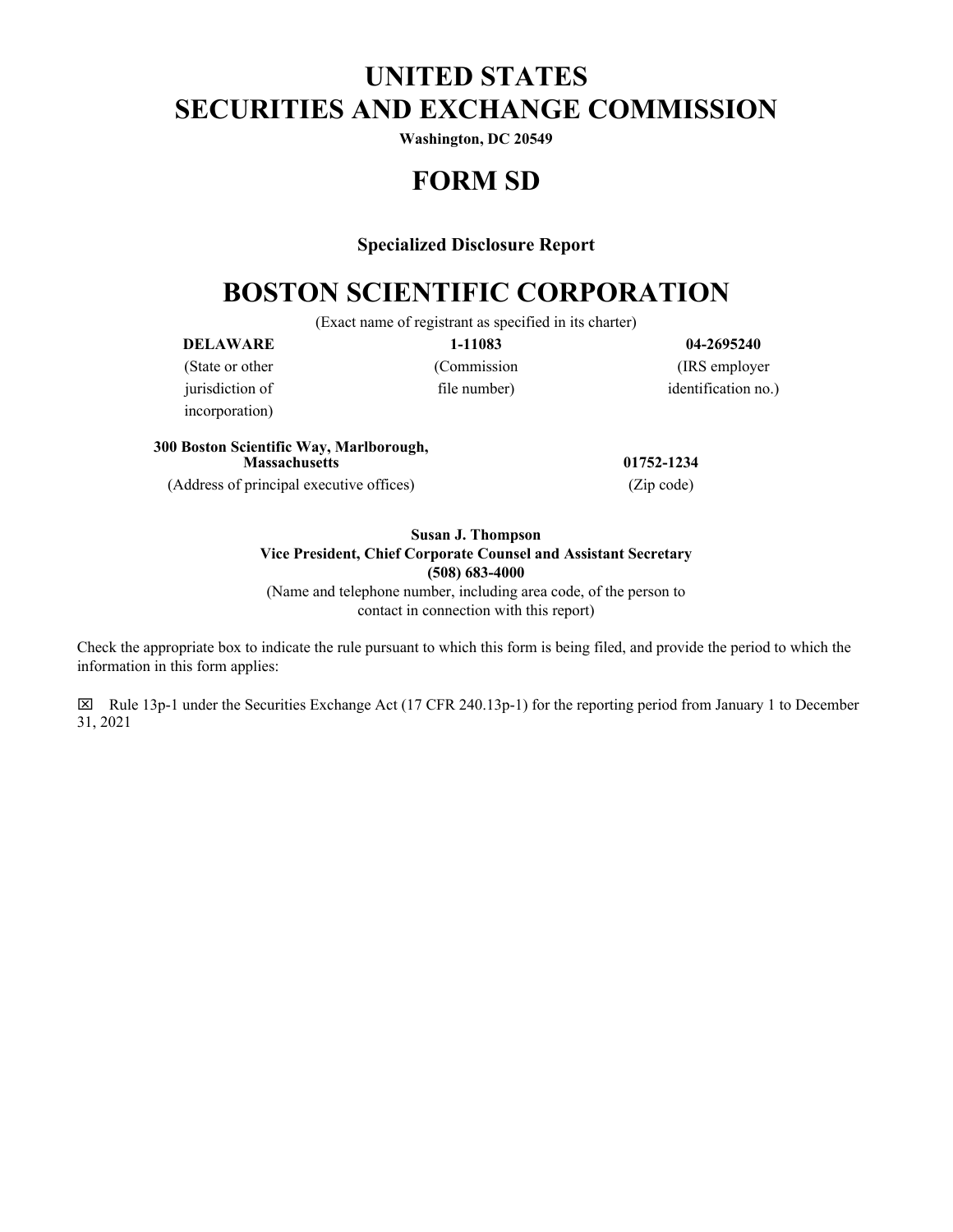#### **Section 1 — Conflict Minerals Disclosure**

#### **Item 1.01. Conflict Minerals Disclosure and Report**

This Form SD of Boston Scientific Corporation for the year ended December 31, 2021 is filed in accordance with the rules under the Securities Exchange Act of 1934, as amended (the "Exchange Act"). Rule 13p-1 under the Exchange Act (the "Rule") requires certain registrants with the Securities and Exchange Commission ("SEC") to file this specialized disclosure report on Form SD if such registrants have tin, tantalum, tungsten, and gold (collectively, "conflict minerals") that are necessary to the functionality or production of a product manufactured by the registrant or contracted by that registrant to be manufactured. Terms not defined in this Form SD are defined in the Rule, Form SD and the Exchange Act Release No. 34-67716 (August 22, 2012). When used in this Form SD, the terms "we," "us," "our," "Boston Scientific" and "the Company" mean Boston Scientific Corporation and its divisions and subsidiaries.

The Company has developed a conflict minerals policy that is publicly available on its website at http:// www.bostonscientific.com/en-US/corporate-social-responsibility/practices/compliance-ethics.html.

We have determined that conflict minerals exist in at least one component of at least one product in each of our core businesses. These components contain conflict minerals that are necessary to the functionality or production of these products that we manufacture or contract with third parties to manufacture on our behalf. Therefore, in accordance with the Rule and Form SD, we initiated a reasonable country of origin inquiry ("RCOI") with our suppliers to determine whether any of the conflict minerals used in the production of our products may have been obtained from recycled or scrap sources or originated in the Covered Countries (as defined below).

Our RCOI process employed a number of measures to make this determination, including the following:

- Communication and engagement with our suppliers;
- Distribution to our suppliers of the Responsible Business Alliance and The Global e-Sustainability Initiative Conflict Minerals Reporting Template ("CMRT");
- Collection of the completed CMRT;
- Review of the collected CMRTs to identify supplier risk level, as described further in our Conflict Minerals Report, determine country of origin and/or sourcing from recycled or scrap sources and determine if due diligence is required;
- Implementation of a comprehensive system and business process to facilitate long-term sustainability of the RCOI process. This includes an inquiry into the presence of conflict minerals in every new or modified component that Boston Scientific purchases. The system and business process includes:
	- Maintenance and tracking of supplier communications;
	- Long-term storage and version history of supplier responses and forms;
	- Determination of conflict minerals status of individual products; and
	- Automatic "red flag" validations of completed CMRTs;
- Follow-up communication with suppliers to update forms if their responses did not meet our review requirements and to understand and mitigate risks related to conflict minerals in their supply chains.

Based on our RCOI, the Company has reason to believe that some of the conflict minerals used in the production of products that we manufacture or contract to manufacture may have originated in the Democratic Republic of the Congo (the "DRC") or in adjoining countries (collectively, with the DRC, the "Covered Countries"), and we have reason to believe that such conflict minerals may not be from recycled or scrap sources. As a result, we conducted due diligence on the source and chain of custody of these conflict minerals. Our due diligence process is described in our Conflict Minerals Report, which is attached as Exhibit 1.02 to this Form SD and is incorporated herein by reference.

This Form SD and the associated Conflict Minerals Report are publicly available on our website at: http:// www.bostonscientific.com/content/dam/bostonscientific/corporate/citizenship/compliance-

ethics/2022 conflict minerals report.pdf. Information on or connected to our website (or the website of any third party) referenced in this Form SD is in addition to and not a part of or incorporated by reference into this Form SD (other than the Conflict Minerals Report, which is attached as Exhibit 1.01 to this Form SD and is incorporated herein by reference). Such additional information speaks as of the date thereof and is not intended to be confirmed or updated by reference herein. Boston Scientific disclaims any liability or responsibility for or endorsement of the information on or connected to the website of a third party.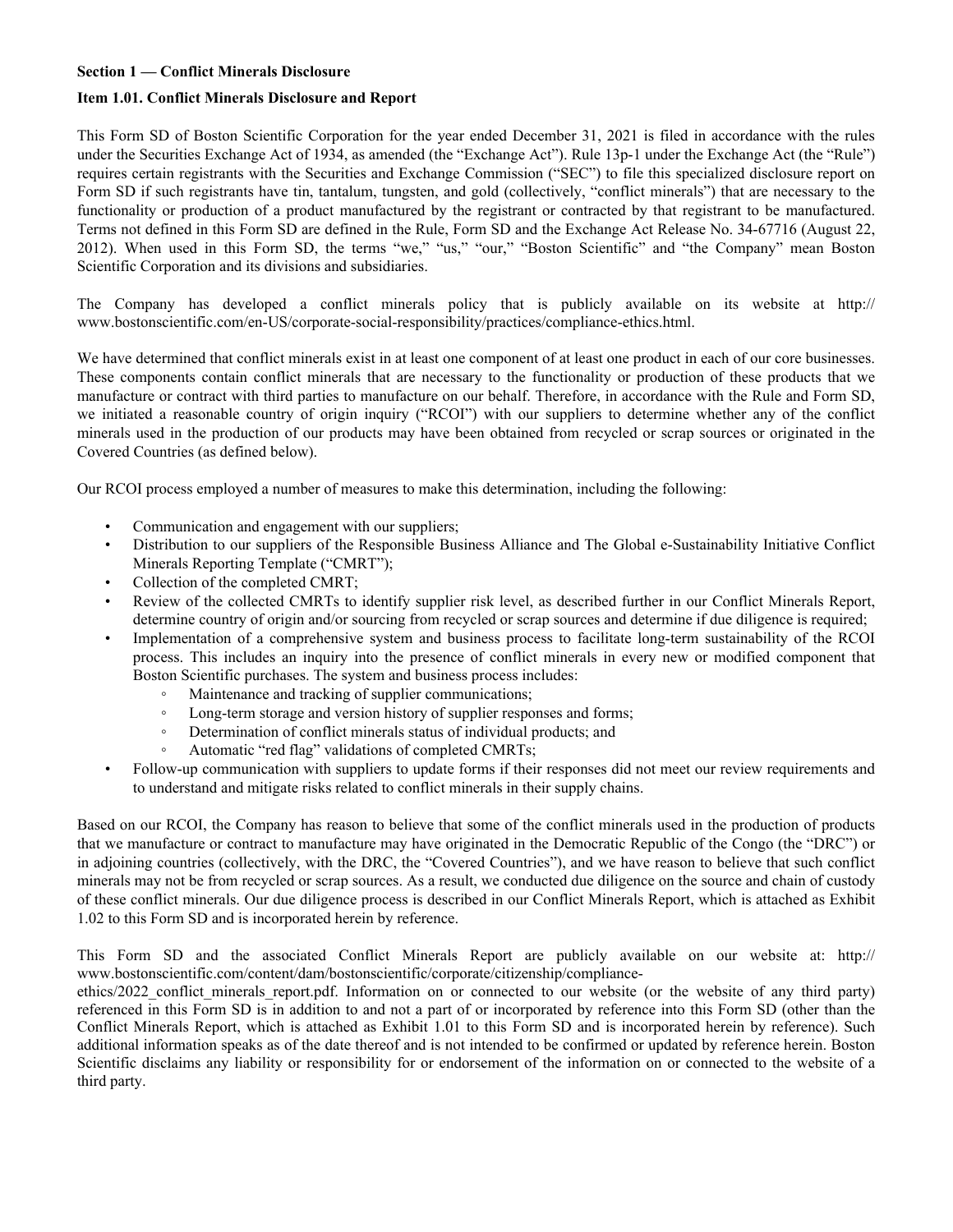## **Item 1.02. Exhibit**

Item 2.01 of this Form SD is incorporated by reference into this Item 1.02.

**Section 2 — Exhibits**

## **Item 2.01. Exhibits**

Exhibit  $1.01$  — Conflict Minerals Report as required by Items 1.01 and 1.02 of this Form SD.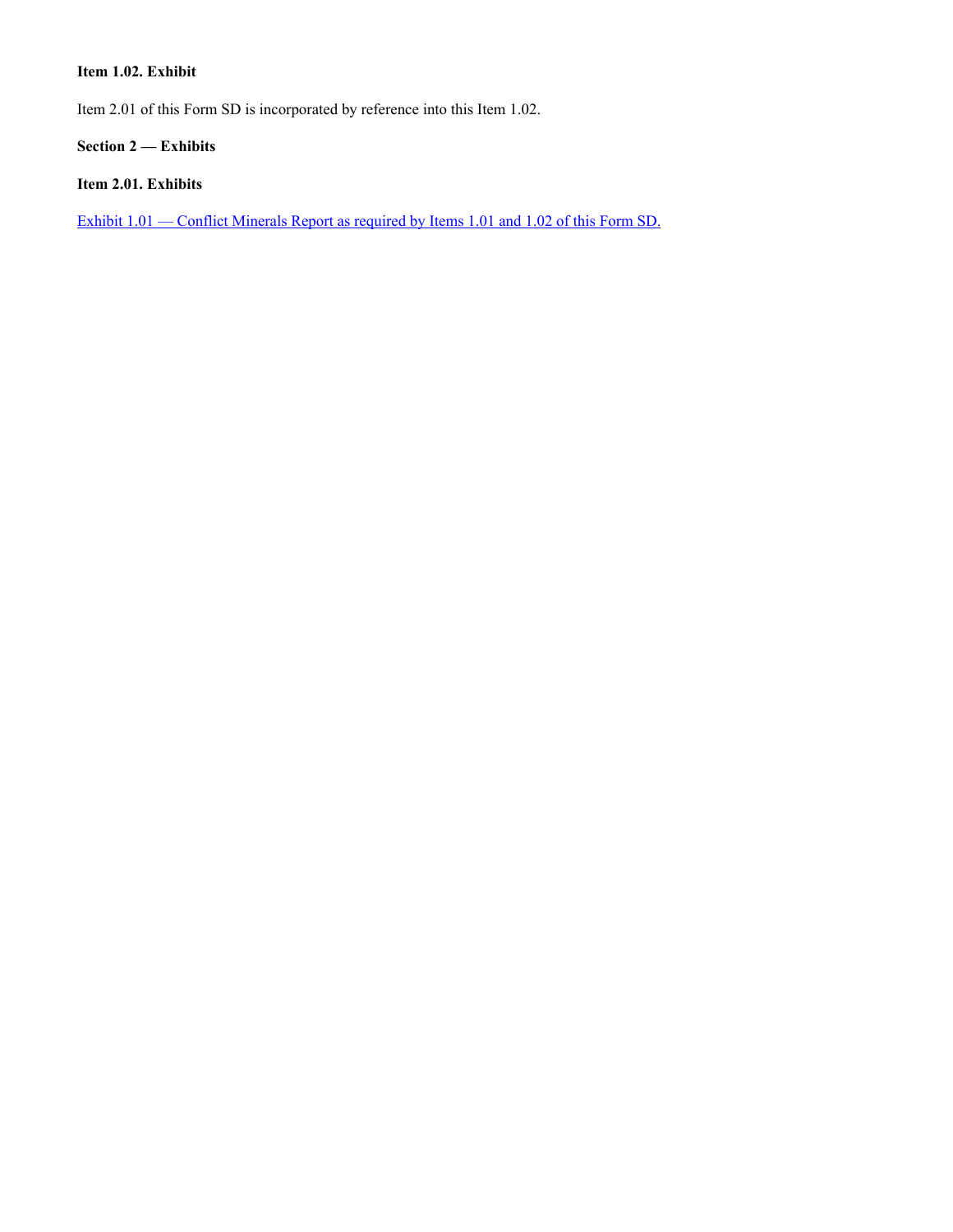#### **SIGNATURE**

Pursuant to the requirements of the Securities Exchange Act of 1934, as amended, the Registrant has duly caused this report to be signed on its behalf by the duly authorized undersigned.

#### BOSTON SCIENTIFIC CORPORATION

Date: May 25, 2022 By: /s/ John Bradley Sorenson

John Bradley Sorenson, Executive Vice President, Global Operations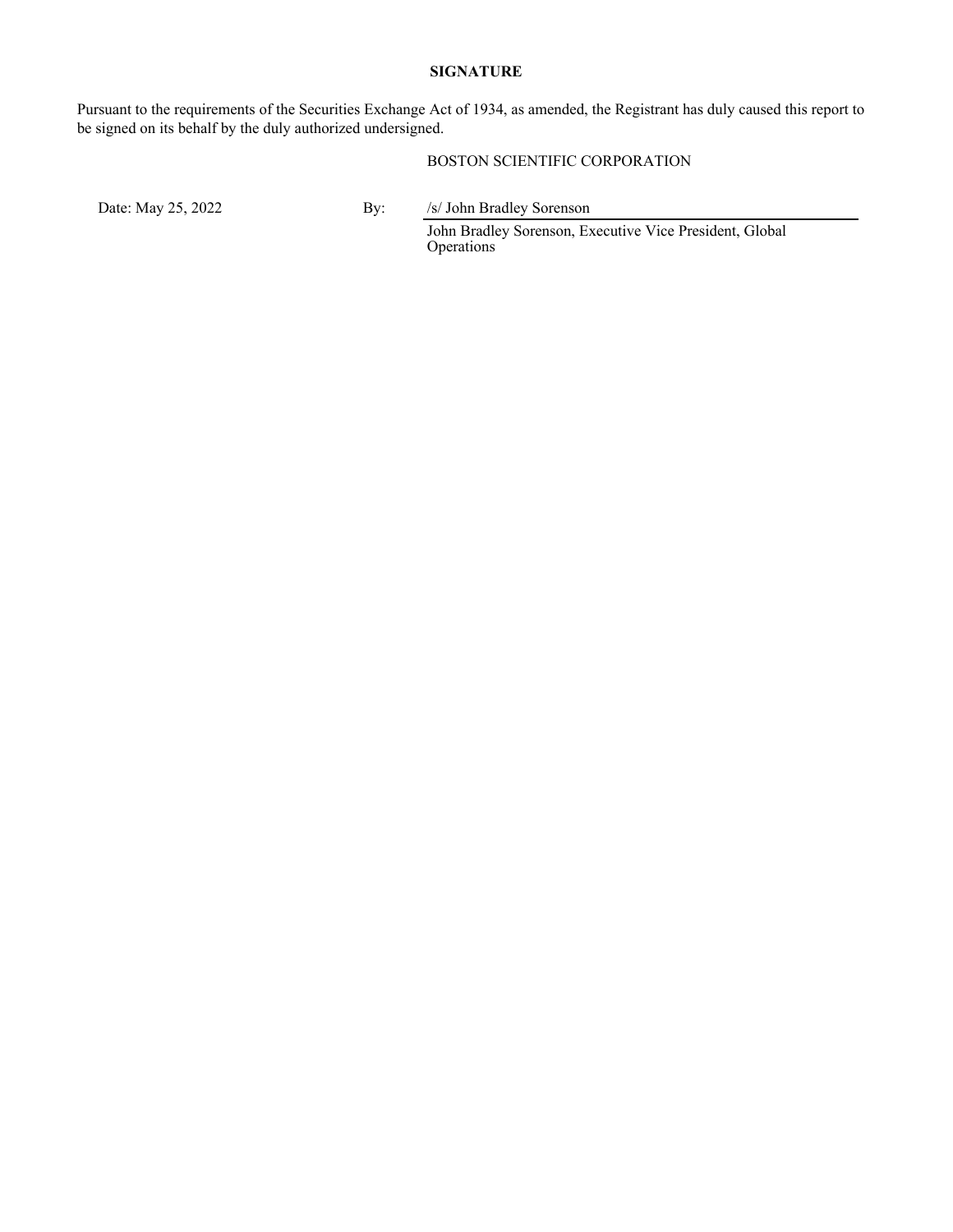#### **Conflict Minerals Report of Boston Scientific Corporation**

#### **For the Year Ended December 31, 2021**

This Conflict Minerals Report (this "Report") of Boston Scientific Corporation for the year ended December 31, 2021 is filed in accordance with the rules under the Securities Exchange Act of 1934, as amended (the "Exchange Act"). Rule 13p-1 under the Exchange Act (the "Rule") imposes certain reporting and disclosure obligations on registrants with the Securities and Exchange Commission ("SEC") that have tin, tantalum, tungsten, and gold (collectively, "conflict minerals") that are necessary to the functionality or production of a product manufactured by the registrant or contracted by that registrant to be manufactured. Terms not defined in this Report are defined in the Rule, Form SD and the Exchange Act Release No. 34-67716 (August 22, 2012). When used in this report, the terms "we," "us," "our," "Boston Scientific," "BSC" and "the Company" mean Boston Scientific Corporation and its divisions and subsidiaries.

Information on or connected to our website at www.bostonscientific.com or the website of any third party referenced in this Report is in addition to and not a part of or incorporated by reference into this Report. Such additional information speaks as of the date thereof and is not intended to be confirmed or updated by reference herein. Boston Scientific disclaims any liability or responsibility for or endorsement of the information on or connected to the website of a third party.

#### **Company and Product Overview**

Boston Scientific Corporation is a global developer, manufacturer and marketer of medical devices that are used in a broad range of interventional medical specialties. Our mission is to transform lives through innovative medical solutions that improve the health of patients around the world.

During 2021, our products were offered for sale by seven core businesses: Endoscopy, Urology and Pelvic Health, Cardiac Rhythm Management, Electrophysiology, Neuromodulation, Interventional Cardiology, and Peripheral Interventions. The majority of our products are sold directly to hospitals, clinics, outpatient facilities and medical offices worldwide, making Boston Scientific the final step in the supply chain prior to these products reaching the end customer. We also have a network of distributors and dealers who offer our products in certain countries and markets where it is not economical or strategic to establish or maintain a direct presence. During 2021, our seven core businesses were organized into three reportable segments, described below.

MedSurg Segment. Our Endoscopy business develops and manufactures devices to diagnose and treat a broad range of gastrointestinal and pulmonary conditions with innovative, less invasive technologies. Our Urology and Pelvic Health business develops and manufactures devices to treat various urological and pelvic conditions for both male and female anatomies, including kidney stones, benign prostatic hyperplasia, prostate cancer, erectile dysfunction, incontinence and pelvic floor disorders.

Rhythm and Neuro Segment. Our Cardiac Rhythm Management business develops and manufactures a variety of implantable devices that monitor the heart and deliver electricity to treat cardiac abnormalities. Our Electrophysiology business develops and manufactures less-invasive medical technologies used in the diagnosis and treatment of rate and rhythm disorders of the heart, including a broad portfolio of therapeutic and diagnostic catheters and a variety of equipment used in the Electrophysiology lab. Our Neuromodulation business develops and manufactures devices to treat various neurological movement disorders and manage chronic pain.

Cardiovascular Segment. Our Interventional Cardiology business develops and manufactures technologies for diagnosing and treating coronary artery disease and structural heart conditions. Our Peripheral Interventions business develops and manufactures products to diagnose and treat peripheral arterial and venous diseases, as well as products to diagnose, treat and ease various forms of cancer.

In the first quarter of 2022, we reorganized our operational structure in order to strengthen our category leadership in the markets we serve, and, in particular, benefit our Cardiology customers and patients. Following the reorganization, we aggregated our core businesses into two reportable segments: MedSurg and Cardiovascular, each of which generates revenues from the sale of medical devices.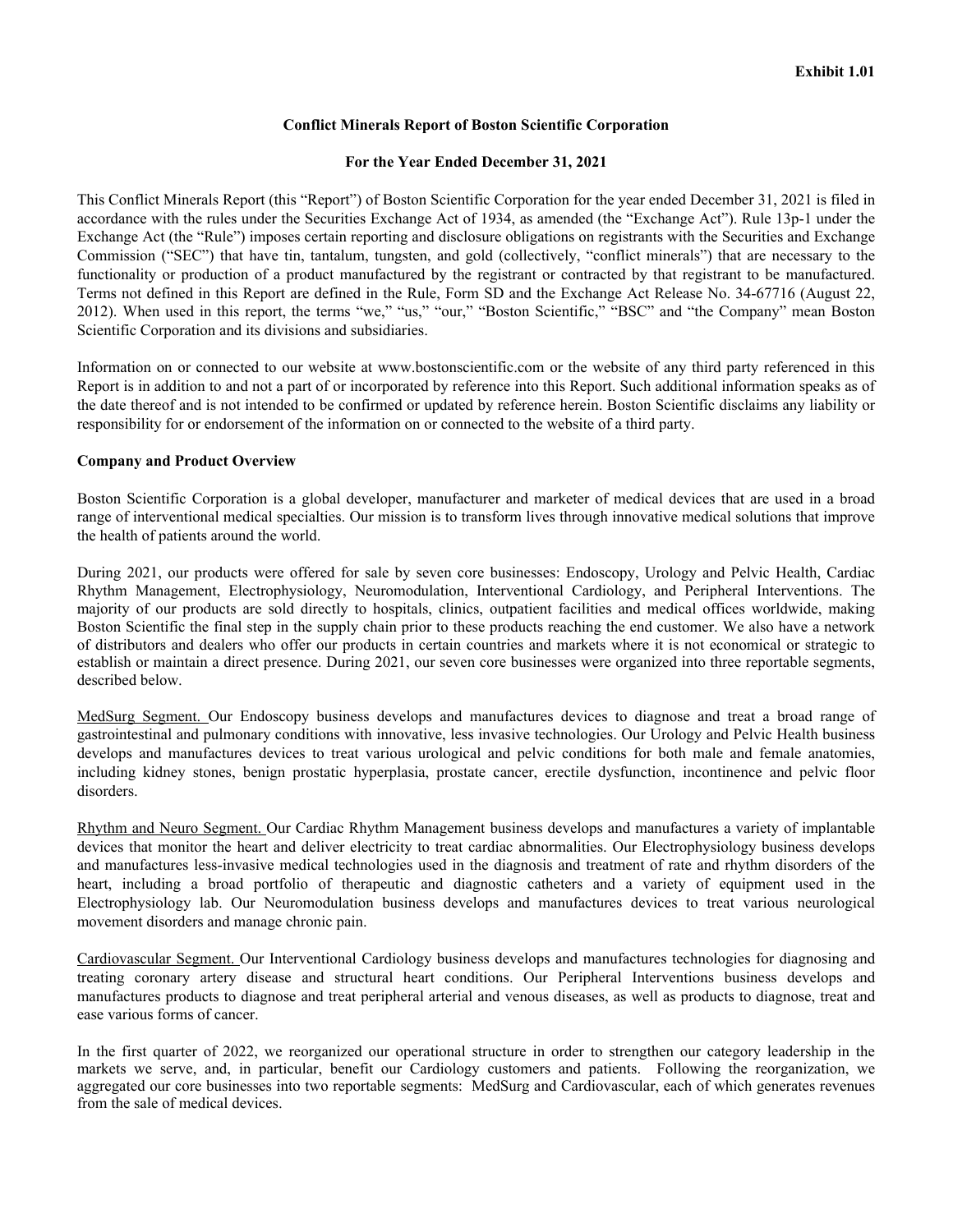#### **Report Overview**

We have completed a review of the products within each of our core businesses, and determined that conflict minerals exist in at least one component of at least one product in each business, described above. We have also determined that these conflict minerals are necessary to the functionality or production of these products that we manufacture or contract with third parties to manufacture on our behalf.

In accordance with the Rule and Form SD, we initiated a reasonable country of origin inquiry ("RCOI") with 6 of our direct material suppliers who indicated for newly purchased materials in 2021 that conflict minerals are present in supplied parts. The inquiry was reasonably designed to determine whether the conflict minerals in the components supplied to us originated in the Democratic Republic of the Congo (the "DRC") or an adjoining country (collectively with the DRC, the "Covered Countries") or are from recycled or scrap sources. Based on our RCOI, we have reason to believe that the necessary conflict minerals in some of the components supplied to us may have originated in the Covered Countries, and we have reason to believe that such conflict minerals may not be from recycled or scrap sources. As a result, we conducted due diligence on the source and chain of custody of those conflict minerals, discussed below.

#### **Conflict Minerals Framework**

We designed our due diligence measures to conform, in all material respects, with the internationally recognized due diligence framework developed by the Organisation for Economic Co-operation and Development ("OECD") Due Diligence Guidance for Responsible Supply Chains of Minerals from Conflict-Affected and High-Risk Areas, and the related Supplements for tin, tantalum, tungsten, and gold (collectively, the "OECD Guidance").

#### **Company Management Systems**

We have established company management systems as follows:

- *Conflict Minerals Policy*. We have adopted a conflict minerals policy that is publicly available on our website at http:// www.bostonscientific.com/en-US/corporate-social-responsibility/practices/compliance-ethics.html.
- *Internal Team*. We have established a team of subject matter experts that is responsible for implementing our conflict minerals compliance program. Management oversight includes representatives from operations, supply chain, legal and finance.
- *Control Systems.* We generally do not have direct relationships with smelters and refiners with respect to our conflict minerals. Therefore, we actively engage with our suppliers to help identify entities upstream from us in our supply chain. We have built processes into our quality systems for assessing components and products for conflict minerals and have built-in check points in our product lifecycle development process.
- *Supplier Engagement.* We have strong engagement with suppliers through our supplier quality agreements, a supplier on-boarding process and quality systems assessments. We provide a copy of our Supplier Guidebook to suppliers and request that suppliers complete component material assessment forms to identify the presence of conflict minerals during component qualification. We provide suppliers with instructional materials specifically related to conflict minerals and completing a Conflict Minerals Reporting Template ("CMRT").
- *Grievance Mechanism*. We have an advice line, accessible on our external website, whereby employees and third parties, including suppliers, may ask questions, obtain guidance or report concerns. We have also established a dedicated mailbox, conflictminerals@bsci.com, to receive supplier requests, communications, feedback and questions.
- *Maintain records.* We use our documentation management system to retain relevant documents. All conflict minerals supplier responses and forms are uploaded into our long-term information systems solution for conflict minerals. These records are kept in accordance with our document retention policies, at least 5 years.

#### **Identification and Assessment of Supply Chain Risk**

For direct suppliers who indicate that they provide materials with tin, tantalum, tungsten, and gold, we initiate our RCOI process which includes: a request for a completed conflict minerals reporting template (CMRT); follow-up and escalation for non-responsive suppliers; review of the CMRT; and determination if further actions are needed based on response. To review the CMRT, we conduct an iterative verification process on each supplier's CMRT to uncover inconsistencies or risk in the supplier's response. In addition, we currently utilize a commercial system that performs automatic validations of each supplier's response on the CMRT.

We also actively worked with our suppliers to identify entities upstream from us in our supply chain. We completed this survey process with 6 of our direct material suppliers detailed above, that either (i) indicated the presence of conflict minerals in parts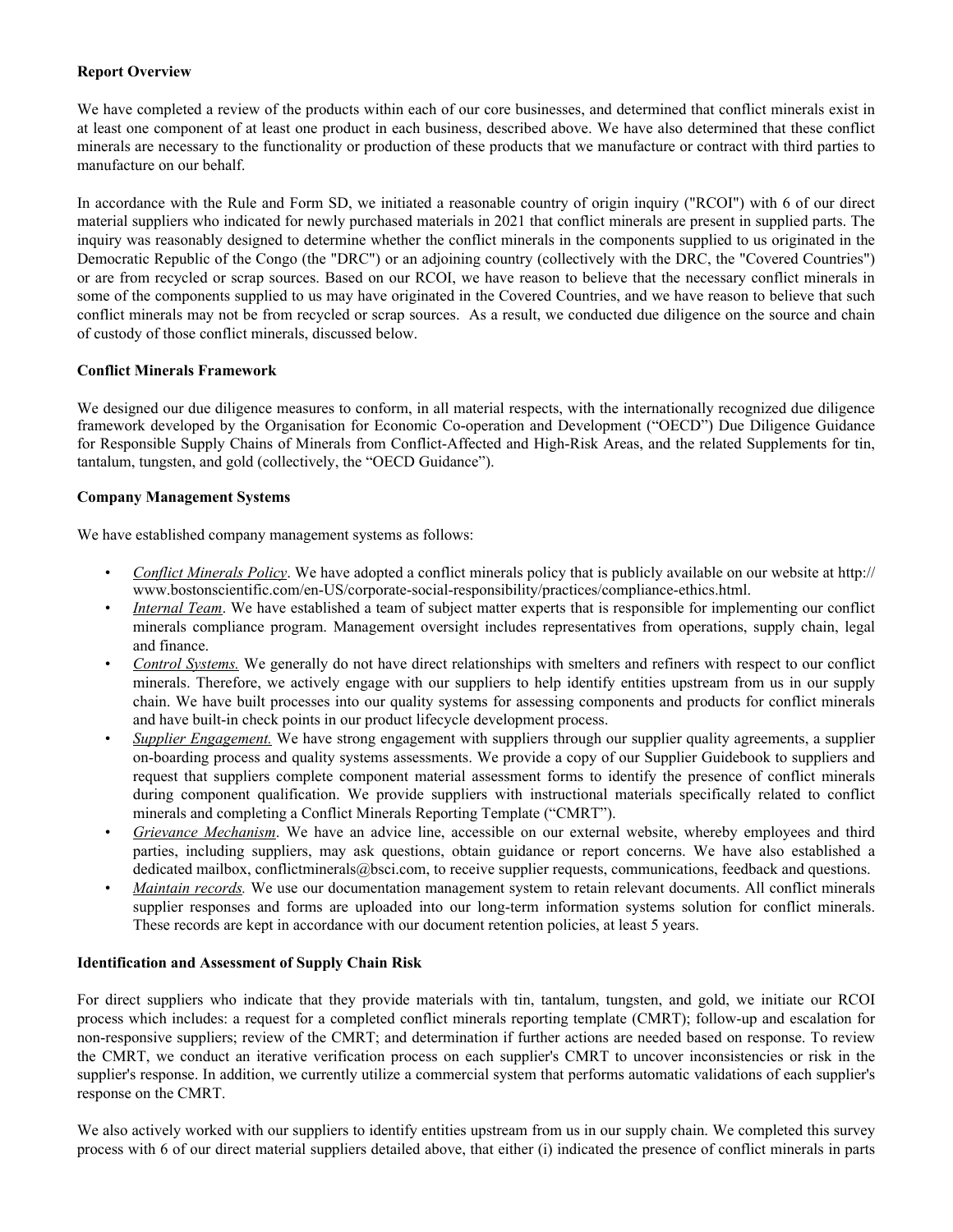provided to Boston Scientific and did not have a CMRT that covered these parts, or (ii) did not previously provide a declaration indicating that no conflict minerals are utilized in their supply chain. We rely on these suppliers to provide us with information about the source of conflict minerals contained in the components supplied to us. Our suppliers are similarly reliant upon information provided to them by their suppliers.

#### **Design and Implementation of a Strategy to Respond to Risks**

In response to this risk assessment, Boston Scientific has developed a risk management plan, through which the RCOI and Due Diligence Process are implemented, managed and monitored. We designed this risk management plan pursuant to the OECD Guidance. Updates to our risk assessment are provided to members of management on an as-needed basis.

As described above, we are working closely with our suppliers to identify the entities that are upstream from Boston Scientific in the supply chain. As part of our risk management plan, to help ensure suppliers understand our expectations, we have sent out communications via e-mail with details on our conflict minerals framework, updated our guidebook for suppliers, and provided suppliers with links to a third party Conflict-Free Smelter Program training website. Additionally, we have instructional materials that clearly outline our expectations for suppliers available on both our external website and the supplier portal where suppliers submit completed forms.

#### **Smelter Audits**

We generally do not have direct relationships with smelters and refiners with respect to conflict minerals and do not perform or direct audits of these entities within our supply chain. We support audits through our reliance upon the Responsible Minerals Initiative (RMI).

#### **Due Diligence Results**

Through our RCOI process, we determined whether due diligence was required for each supplier that we surveyed. Our RCOI process is outlined in our Form SD. Our due diligence process was a continuation of the RCOI process for those suppliers that indicated on their CMRT that they know or have reason to believe they are sourcing from Covered Countries or that the source of the conflict minerals was uncertain or unknown. Such a response triggers a red flag, which requires further assessment of the source and chain of custody of conflict minerals from these suppliers as described below.

When we received a response indicating that a supplier's sourcing of conflict minerals was uncertain or unknown, our due diligence process included the following steps:

- Documenting whether the supplier intends to be conflict free (if indicated on their CMRT);
- Following-up with the supplier with a minimum of 3 attempts in 30 days or more to obtain country of origin information on the conflict minerals in its supply chain;
- Incorporating a supplier into our risk management plan for follow-up if the supplier was non-responsive to our requests or responded that the supplier did not intend to survey its own suppliers.

When we received a response indicating that a supplier was sourcing from the Covered Countries, our due diligence process included the following steps:

- Documenting whether the supplier intends to be conflict free (if indicated on their CMRT);
- Performing a review of the supplier's known smelters and identifying which of those smelters were sourcing from Covered Countries;
- Comparing the supplier's smelters against the Responsible Minerals Initiative (RMI) list of certified smelters;
- Following-up with the supplier on its next steps, if the smelters from Covered Countries were not conformant under RMI's Responsible Minerals Assurance Process (RMAP);
- Incorporating the supplier into our risk management plan for appropriate follow-up (if needed).

In response to our due diligence process, some suppliers reported use of recycled or scrap sources in their supply chains but it is unknown whether all conflict minerals provided by these sources are from scrap or recycled sources. In addition, some suppliers did not identify the specific smelters providing materials for components supplied to Boston Scientific. As a result, we were unable to determine whether the specific conflict minerals from such suppliers sourced from the Covered Countries were included in components we obtained from the suppliers and used in our products.